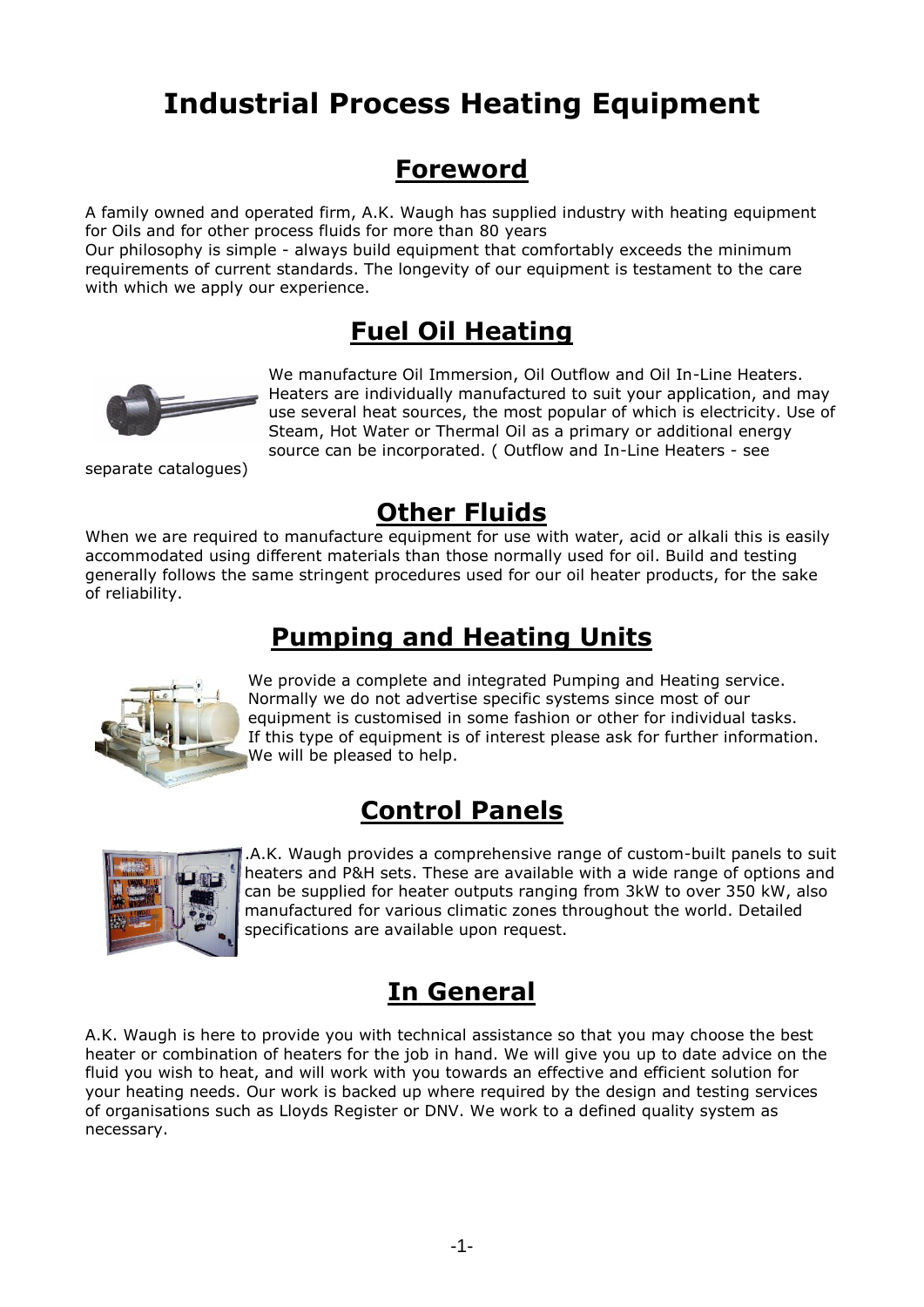### **GUIDE TO IMMERSION HEATER RANGES**

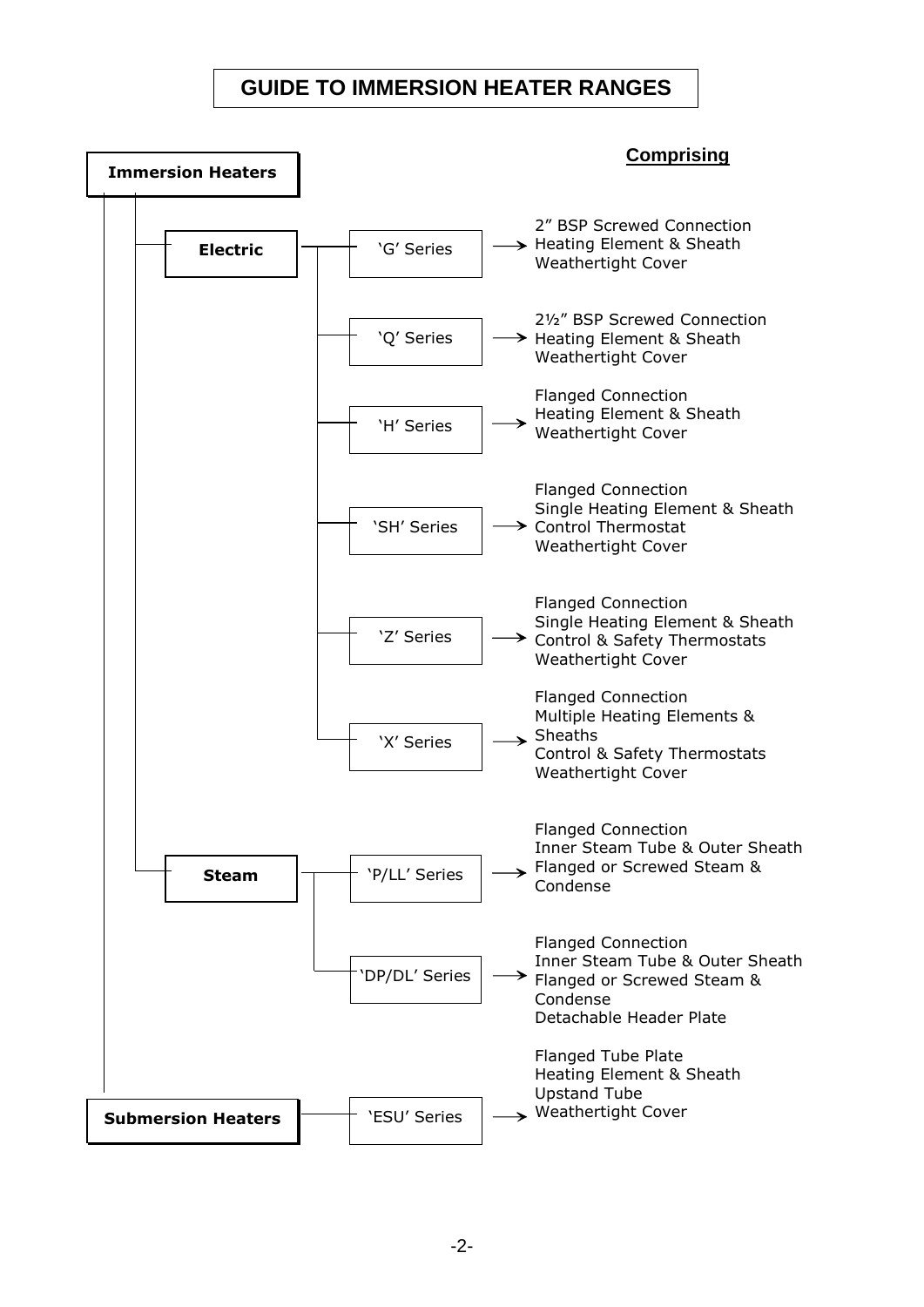## **Electric Immersion Heaters for Heavy Oil Storage Tanks - Mild Steel versions**



### **'G' Series - 2" BSP - Single Tube 'Q' Series - 2½" BSP - Single Tube 'H' Series - Flanged PN6 - Single Tube**

All units have a Watts Rating appropriate to the oil type used, between 6 and 8 W/in<sup>2</sup> (0.9 and 1.2 W/cm<sup>2</sup>)

| <b>List</b><br><b>Number</b> | <b>Rating</b><br>(Watts)<br>@0.9<br>W/cm <sup>2</sup><br>(6 W/in <sup>2</sup> ) | <b>Immersed</b><br>Length<br>(mm) | <b>Inactive</b><br>Length<br>(mm) | <b>Overall</b><br>Length<br>(mm) | <b>Price</b><br>for<br>G / Q type | <b>Add for</b><br>н<br>type | <b>Add for</b><br><b>SS sheath</b><br><b>All types</b> |
|------------------------------|---------------------------------------------------------------------------------|-----------------------------------|-----------------------------------|----------------------------------|-----------------------------------|-----------------------------|--------------------------------------------------------|
| G/Q/H1                       |                                                                                 | 500                               | 50                                | 650                              |                                   |                             |                                                        |
| $G/Q/H$ 2                    | 1,2                                                                             | 750                               | 50                                | 900                              |                                   |                             |                                                        |
| $G/Q/H$ 3                    | 1,6                                                                             | 1,000                             | 50                                | 1,150                            |                                   |                             |                                                        |
| G/Q/H4                       | 2,0                                                                             | 1,250                             | 50                                | 1,400                            |                                   |                             |                                                        |
| G/Q/H5                       | 2,4                                                                             | 1,500                             | 100                               | 1,700                            |                                   |                             |                                                        |
| G/Q/H6                       | 2,7                                                                             | 1,750                             | 100                               | 1,950                            |                                   |                             |                                                        |
| G/Q/H7                       | 3,1                                                                             | 2,000                             | 100                               | 2,200                            |                                   |                             |                                                        |
| G/Q/H8                       | 3,5                                                                             | 2,250                             | 100                               | 2,450                            |                                   |                             |                                                        |
| G/Q/H9                       | 3,9                                                                             | 2,500                             | 100                               | 2,700                            |                                   |                             |                                                        |
| $G/Q/H$ 10                   | 4,7                                                                             | 3,000                             | 150                               | 3,250                            |                                   |                             |                                                        |

*Higher Kilowatt loadings available on request, built to special Order only.* 

*Note that 1 kilowatt will raise 6 gallons (27 litres) through 100<sup>o</sup> F (55<sup>o</sup>C) per hour or pro rata*

The range shown above comprises the standard units made. We can accommodate reasonable variations within the specifications above.

The heaters shown are all for **Horizontal Fitting**. Special arrangements can be made to enable vertical fitting, but advice on this matter must be given prior to manufacture. In all cases the overall length of the heater is the Immersed Length plus 100 mm (4") approx. Inactive Length, as shown, may be varied to suit the particular application with a suitable adjustment made to the heater output if necessary. This would apply to a heavily insulated tank, for instance, where the head of the heater could be as much as 150mm from the tank wall.

| Standard Equipment       | ٠ | Removable Core type Heating Element<br>Weathertight Terminal Cover arrangement with cable entry.                                                              |
|--------------------------|---|---------------------------------------------------------------------------------------------------------------------------------------------------------------|
| 'G' Series<br>'O' Series | ÷ | 2" BSP Tank Fitting, 16 swg element sheath. Hex head 3.1/8" A/F<br>21/2" BSP Tank Fitting, heavy wall element sheath. Hex head<br>$3.3/8"$ A/F                |
| 'H' Series               | ÷ | BS4504 PN6 Flange fitting, heavy wall element sheath.<br>BS4504 PN16 available as an option at extra cost<br>Stainless Steel Fittings available at extra cost |
| Prices                   |   | Are Ex. works, packed for UK destinations only.                                                                                                               |
| Notes                    |   | For Heaters above 1500mm long, it is recommended that<br>supports be used in the tank.                                                                        |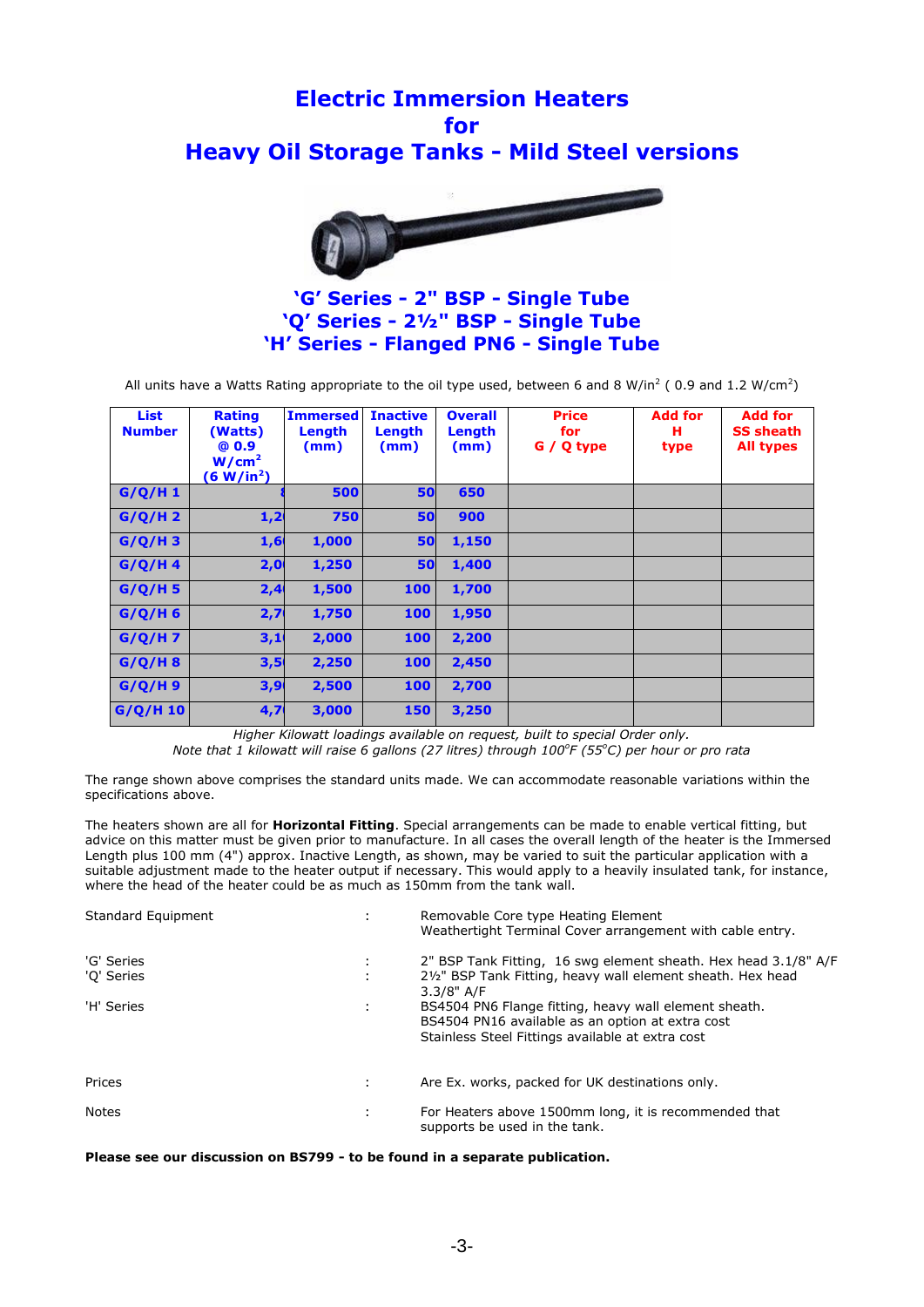### **Electric Immersion Heaters for Steel / Plastic / GRP Storage Tanks**

**Medium to Heavy Oils - Mild Steel versions Acids / Alkalis – Stainless Steel versions**



### **'SH' Series - Flanged PN6 - Single Tube**

All units have a Watts Rating appropriate to the fluid type used between 4 and 10 W/in<sup>2</sup> (0.6 and 1.5 W/cm<sup>2</sup>)

| <b>List</b><br><b>Number</b> | <b>Rating (Watts)</b><br>@0.6 W/cm <sup>2</sup><br>(4 W/in <sup>2</sup> ) | <b>Immersed</b><br>Length<br>(mm) | <b>Inactive</b><br>Length<br>(mm) | <b>Overall</b><br>Length<br>(mm) | <b>Price</b><br>(Mild Steel) | <b>Price</b><br>(Stainless) |
|------------------------------|---------------------------------------------------------------------------|-----------------------------------|-----------------------------------|----------------------------------|------------------------------|-----------------------------|
| <b>SH1</b>                   | 1000                                                                      | 1000                              | 100                               | 1200                             |                              |                             |
| SH <sub>2</sub>              | 2000                                                                      | 1000                              | 100                               | 1200                             |                              |                             |
| <b>SH3</b>                   | 3000                                                                      | 1000                              | 100                               | 1200                             |                              |                             |
| <b>SH4</b>                   | 4000                                                                      | 1500                              | 100                               | 1700                             |                              |                             |
| <b>SH 5</b>                  | 5000                                                                      | 1500                              | 100                               | 1700                             |                              |                             |
| <b>SH 6</b>                  | 6000                                                                      | 1500                              | 100                               | 1700                             |                              |                             |

*Higher Kilowatt loadings available on request, built to special Order only. Note that 1 kilowatt will raise 6 gallons (27 litres) through 100<sup>o</sup> F (55<sup>o</sup>C) per hour or pro rata*

The range shown above comprises the standard units made. We can accommodate reasonable variations within the specifications above. Materials are chosen to suit the fluid being heated. Please see Notes at the end of this document.

The heaters shown are all for **Horizontal Fitting**. Special arrangements can be made to enable vertical fitting, but advice on this matter must be given prior to manufacture. In all cases the overall length of the heater is the Immersed Length plus 100 mm (4") approx. Inactive Length, as shown, may be varied to suit the particular application with a suitable adjustment made to the heater output if necessary. This would apply to a heavily insulated tank, for instance, where the head of the heater could be as much as 150mm from the tank wall.

| Standard Equipment | ÷ | Removable Core type Heating Element<br>Control Thermostat as appropriate<br>Safety Thermostat as appropriate<br>Weathertight Terminal Cover arrangement with cable entry. |
|--------------------|---|---------------------------------------------------------------------------------------------------------------------------------------------------------------------------|
| Extra Items        |   | Change of Flange specification i.e from BS to ASTM                                                                                                                        |
| Prices             |   | Are Ex. works, packed for UK destinations only.                                                                                                                           |
| <b>Notes</b>       |   | For Heaters above 1500mm long, it is recommended that<br>supports be used in the tank.                                                                                    |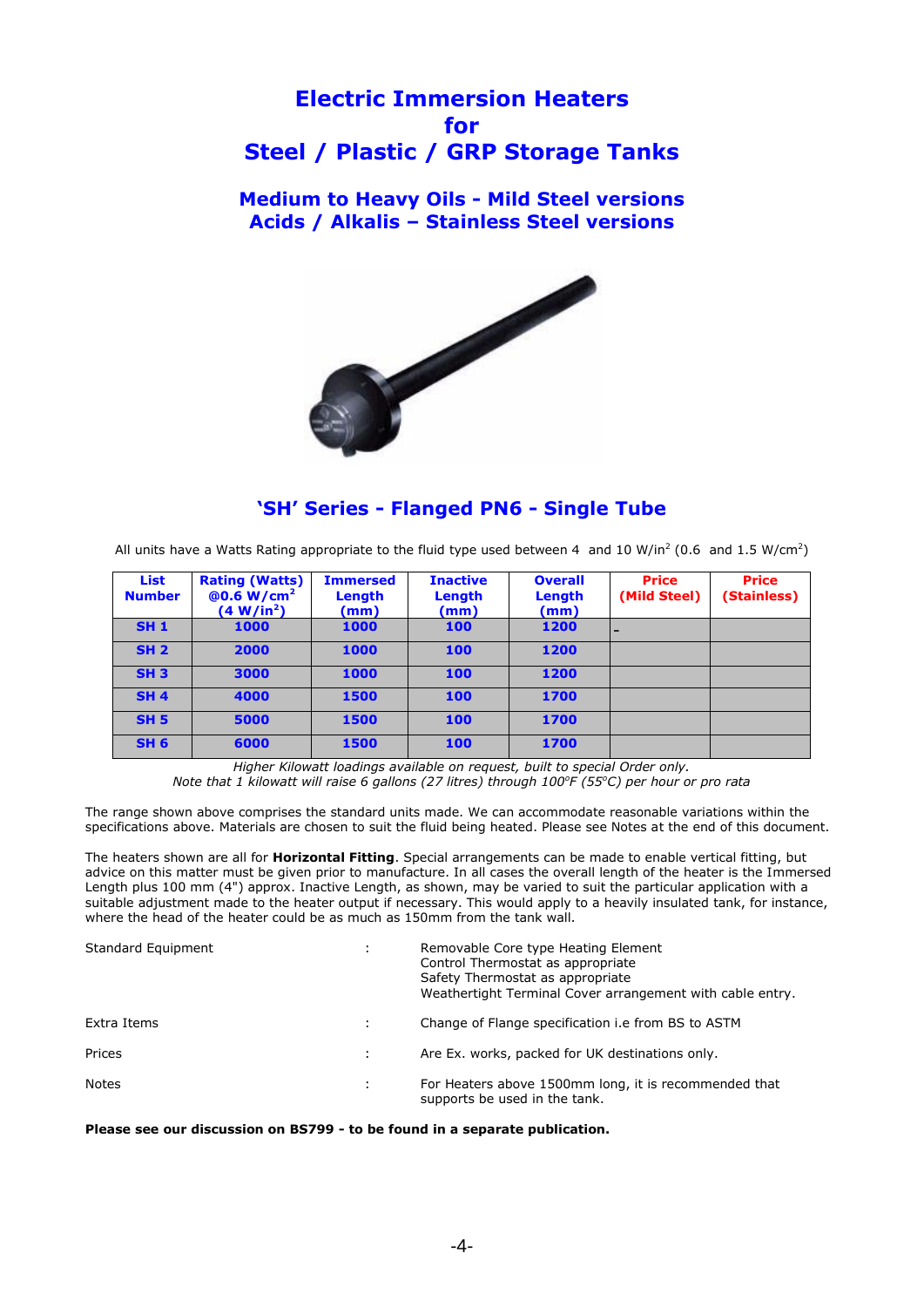### **Electric Immersion Heaters for Steel or Plastic / GRP Storage Tanks**

### **Medium to Heavy Oils - Mild Steel versions Acids / Alkalis - Stainless Steel versions**



### **'Z' Series - Flanged PN16**

All units have a Watts Rating appropriate to the fluid type used between 4 and 20 W/in<sup>2</sup> (0.6 and 3.1 W/cm<sup>2</sup>)

| <b>List</b><br><b>Number</b> | <b>Rating</b><br><b>Watts</b> | <b>Immersed</b><br>Length<br>(mm) | <b>Inactive</b><br>Length<br>(mm) | <b>Price</b><br>(Mild Steel) | <b>Price</b><br>(Stainless) |
|------------------------------|-------------------------------|-----------------------------------|-----------------------------------|------------------------------|-----------------------------|
| <b>Z1</b>                    | 1000                          | 1000                              | 100                               |                              |                             |
| <b>Z2</b>                    | 2000                          | 1000                              | 100                               |                              |                             |
| Z <sub>3</sub>               | 3000                          | 1000                              | 100                               |                              |                             |
| <b>Z4</b>                    | 4000                          | 1500                              | 100                               |                              |                             |
| <b>Z5</b>                    | 5000                          | 1500                              | 100                               |                              |                             |
| Z6                           | 6000                          | 1500                              | 100                               |                              |                             |
| <b>Z7</b>                    | 7000                          | 2000                              | 100                               |                              |                             |
| <b>Z8</b>                    | 8000                          | 2000                              | 100                               |                              |                             |

*Higher Kilowatt loadings available on request, built to special Order only. Note that 1 kilowatt will raise 3 gallons (14 litres) through 100<sup>o</sup> F (55<sup>o</sup>C) per hour or pro rata*

The range shown above comprises the standard units made. We can accommodate reasonable variations within the specifications above. It should be noted that the systems specified are calculated to provide long life and trouble free operation and as such are built with the best available materials. A short note of material specifications versus fluid types is given at the end of the catalogue.

| Standard Equipment | ÷ | Removable Core type Heating Element<br>Control Thermostat as appropriate<br>Safety Thermostat as appropriate<br>Weathertight Terminal Cover arrangement with cable entry. |
|--------------------|---|---------------------------------------------------------------------------------------------------------------------------------------------------------------------------|
| Extra Items        |   | Change of Flange specification i.e from BS to ASTM                                                                                                                        |
| Prices             |   | Are Ex. works, packed for UK destinations only.                                                                                                                           |
| Notes              |   | For Heaters above 1500mm long, it is recommended that<br>supports be used in the tank.                                                                                    |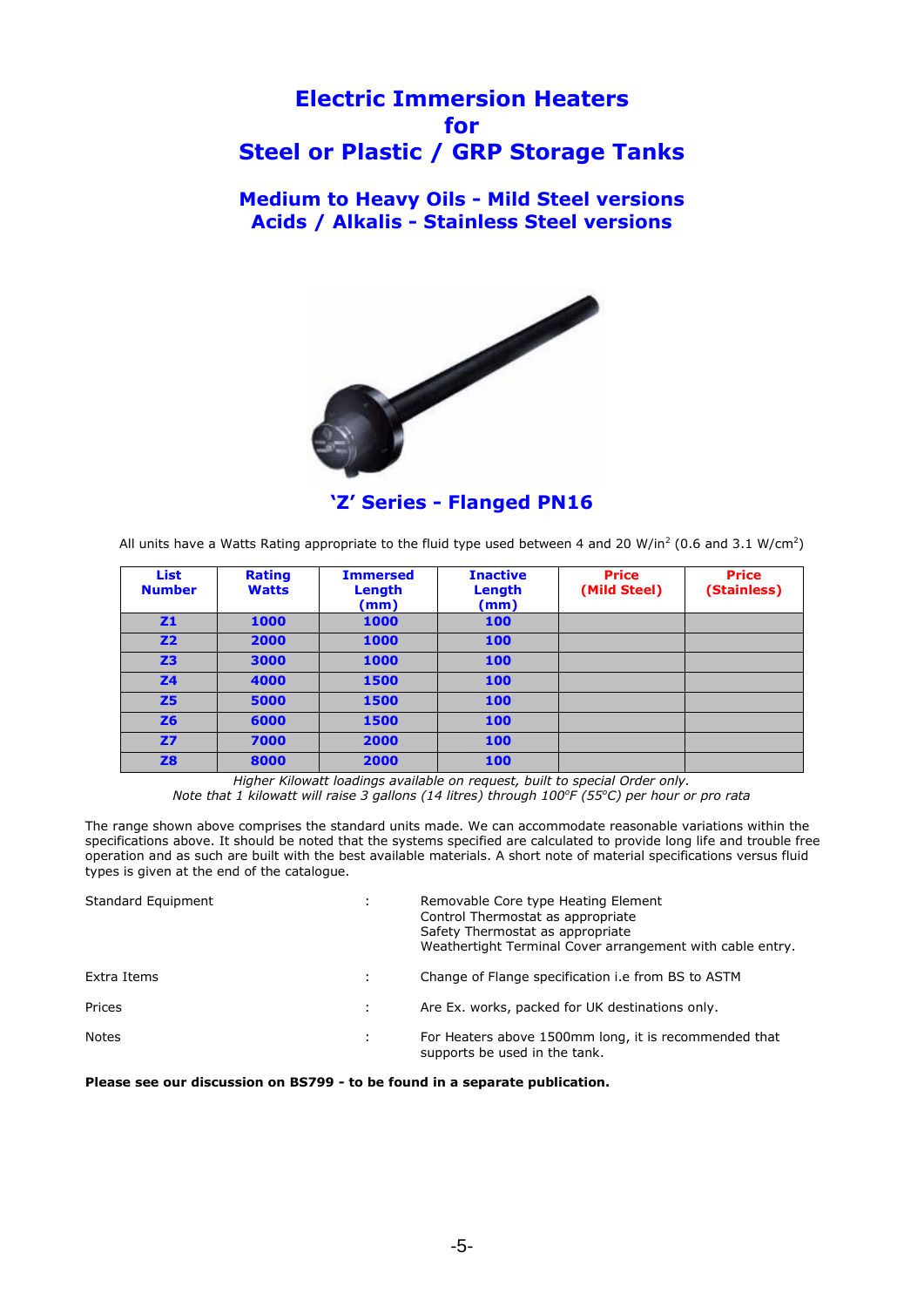**Electric Immersion Heaters for Steel Storage Tanks**



### **Medium to Heavy Oils - Mild Steel versions Acids / Alkalis - Stainless Steel versions**

### **'X' Series - Multiple Tube - Flanged PN16**

All units have a Watts Rating appropriate to the oil type used of not more than 8 W/in<sup>2</sup> (1.22 W/cm<sup>2</sup>)

| <b>List</b><br><b>Number</b> | <b>Rating</b><br><b>Watts</b> | Length<br><b>Immersed</b><br>(mm) | <b>Inactive</b><br>Length<br>(mm) | <b>Min. Tank</b><br><b>Bore Regd.</b> | <b>Price</b><br>(Mild Steel) | <b>Price</b><br>(Stainless) |
|------------------------------|-------------------------------|-----------------------------------|-----------------------------------|---------------------------------------|------------------------------|-----------------------------|
| X1                           | 6000                          | <b>800mm</b>                      | 150                               | <b>150mm</b>                          |                              |                             |
| X <sub>2</sub>               | 8000                          | 900mm                             | 150                               | <b>150mm</b>                          |                              |                             |
| X3                           | 12000                         | 1500mm                            | 150                               | <b>150mm</b>                          |                              |                             |
| X <sub>4</sub>               | 15000                         | 2000mm                            | 150                               | <b>150mm</b>                          |                              |                             |
| X <sub>5</sub>               | 18000                         | 2500mm                            | 150                               | <b>150mm</b>                          |                              |                             |
| <b>X6</b>                    | 24000                         | <b>2500mm</b>                     | 150                               | <b>250mm</b>                          |                              |                             |
| X7                           | 30000                         | 2000mm                            | 150                               | <b>250mm</b>                          |                              |                             |
| X8                           | 36000                         | 2500mm                            | 150                               | <b>250mm</b>                          |                              |                             |
| X9                           | 42000                         | <b>2000mm</b>                     | 150                               | 300mm                                 |                              |                             |
| <b>X10</b>                   | 48000                         | <b>2500mm</b>                     | 150                               | 300mm                                 |                              |                             |
| X11                          | 54000                         | 2500mm                            | 150                               | 300mm                                 |                              |                             |

*Higher Kilowatt loadings available on request, built to special Order only.* 

The range shown above comprises the standard units made. We can accommodate reasonable variations within the specifications above. It should be noted that the systems specified are calculated to provide long life and trouble free operation and as such are built with the best available materials. A short note of material specifications versus fluid types is given at the end of the catalogue.

| Standard Equipment | ÷ | Removable Core type Heating Element<br>Control Thermostat as appropriate<br>Safety Thermostat as appropriate<br>Weathertight Terminal Cover arrangement with cable entry. |
|--------------------|---|---------------------------------------------------------------------------------------------------------------------------------------------------------------------------|
| Extra Items        | ÷ | Change of Flange specification i.e from BS to ASTM<br>Multi-Stage operation<br>Fluid Level switch                                                                         |
| Prices             |   | Are Ex. works, packed for UK destinations only.                                                                                                                           |
| <b>Notes</b>       |   | For Heaters above 1500mm long, it is recommended that<br>supports be used in the tank.                                                                                    |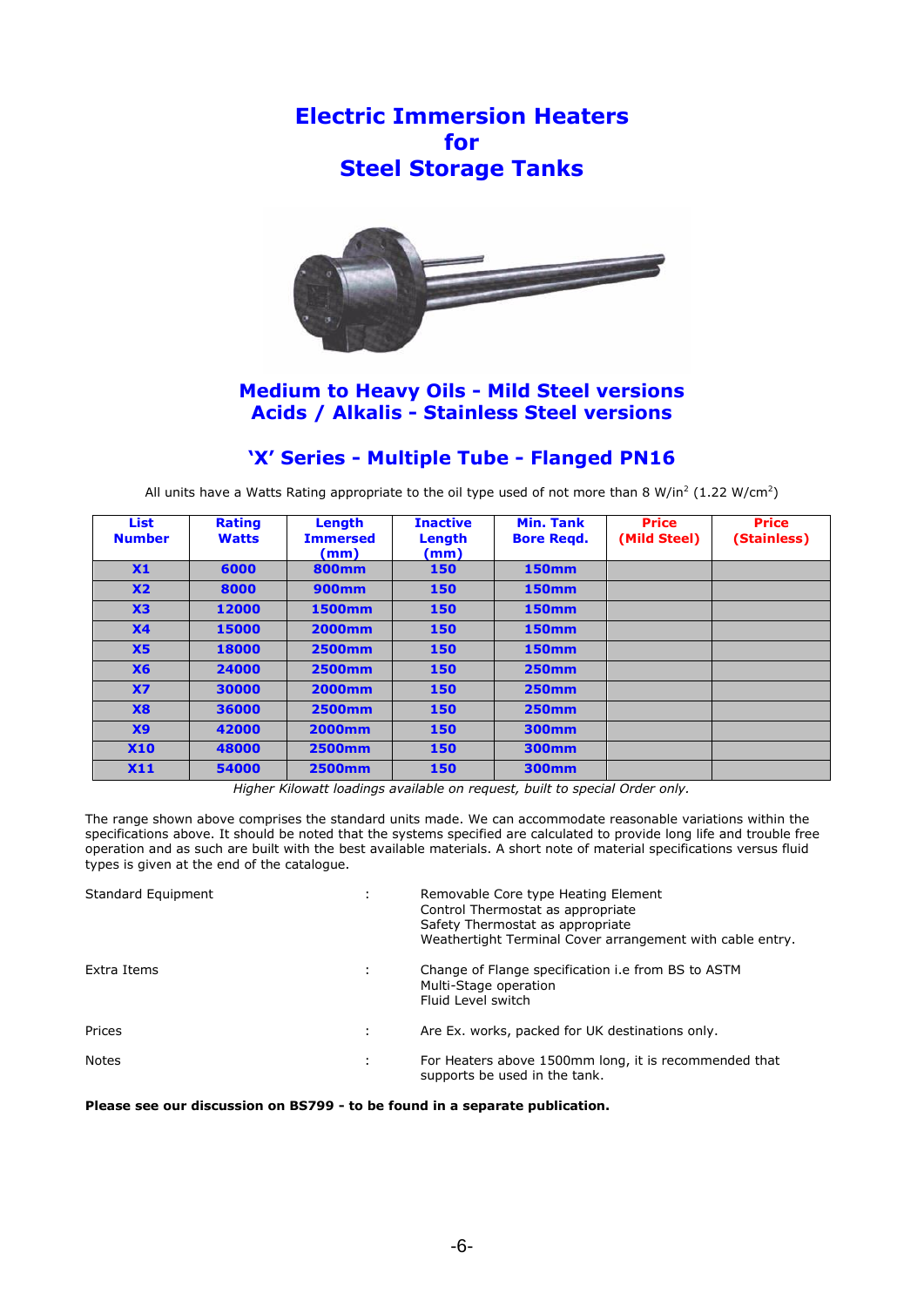### **Steam Immersion Heaters for Steel Storage Tanks Medium to Heavy Oils - Mild Steel versions**

### **'P' & 'LL' Series - Flanged - SingleTube 'DP' & 'DL' Series - Flanged - SingleTube - Detachable Header Plate**

| <b>List</b><br><b>Number</b> | <b>Heating</b><br><b>Surface</b><br>(sq.fr.) | Length<br><b>Immersed</b> | <b>Flange Size</b><br>and Rating | <b>Min. Tank Bore</b><br>Regd. | <b>Price</b>  |
|------------------------------|----------------------------------------------|---------------------------|----------------------------------|--------------------------------|---------------|
| LL/DL <sub>2</sub>           | $\overline{\mathbf{2}}$                      | <b>760mm</b>              | <b>BS4504 PN6</b>                | <b>50mm</b>                    | P.O.A.        |
| LL/DL <sub>4</sub>           | 4                                            | 1525mm                    | <b>BS4504 PN6</b>                | <b>50mm</b>                    | <b>P.O.A.</b> |
| LL/DL <sub>6</sub>           | 6                                            | <b>2290mm</b>             | <b>BS4504 PN6</b>                | <b>50mm</b>                    | P.O.A.        |
| LL/DL8                       | 8                                            | 3050mm                    | <b>BS4504 PN6</b>                | <b>50mm</b>                    | P.O.A.        |
| LL/DL9                       | $\mathbf{9}$                                 | 3650mm                    | <b>BS4504 PN6</b>                | <b>50mm</b>                    | P.O.A.        |
| $P/DP$ 3                     | 3                                            | <b>915mm</b>              | <b>BS4504 PN6</b>                | 65 <sub>mm</sub>               | P.O.A.        |
| P/DP <sub>5</sub>            | 5                                            | 1525mm                    | <b>BS4504 PN6</b>                | 65 <sub>mm</sub>               | <b>P.O.A.</b> |
| $P/DP$ 6                     | 6                                            | 1830mm                    | <b>BS4504 PN6</b>                | 65mm                           | P.O.A.        |
| <b>P/DP 10</b>               | 10                                           | 3050mm                    | <b>BS4504 PN6</b>                | 65mm                           | P.O.A.        |
| $P/DP$ 12                    | 12                                           | 3650mm                    | <b>BS4504 PN6</b>                | 65mm                           | <b>P.O.A.</b> |

Steam Immersion Heaters have been developed for the heating of oil in storage tanks in a similar manner to electric immersion heaters.

Alternative designs are available with the DL & DP having a *Detachable Header Plate* for cleaning or inspection of the interior without draining down the storage tank.

The range shown above comprises the standard units made. We can accommodate reasonable variations within the specifications above.

Flange connections are available in a most formats - if a non - standard item is needed then please advise us.

Extra Items : Change of Flange specification<br>
Steam Control Equipment (Rec Steam Control Equipment (Regulator, Valve, Trap set etc.)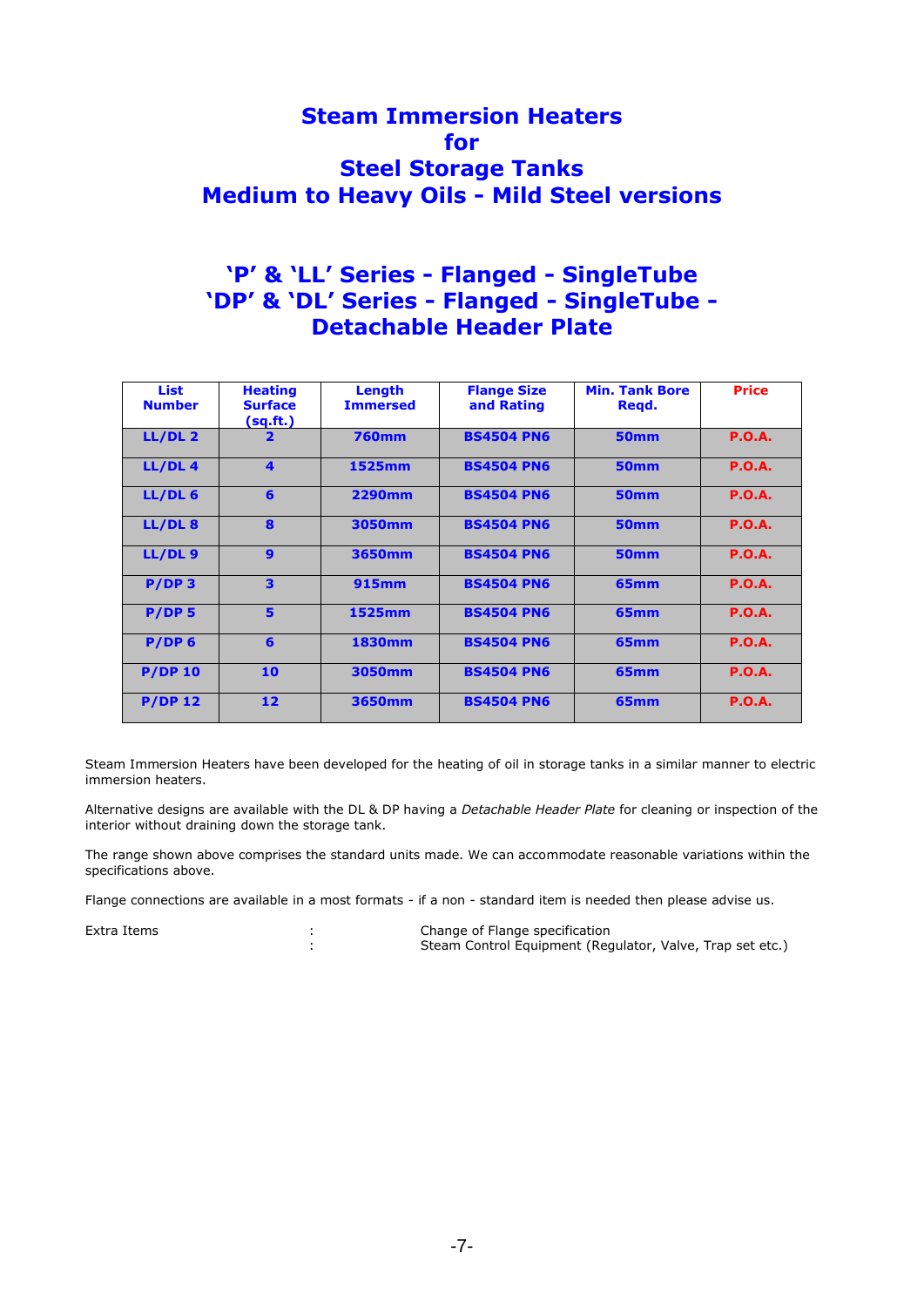### **Electric Immersion Heaters SUBMERSION Type for Steel Storage Tanks Medium to Heavy Oils - Mild Steel versions**



### **'ESU' Series - Single / Multiple Tube**

All units have a Watts Rating appropriate to the oil type used of not more than 8 W/in<sup>2</sup> (1.22 W/cm<sup>2</sup>)

| <b>List</b><br><b>Number</b> | <b>Rating</b><br><b>kW</b> | Lenath<br><b>Immersed</b> | <b>Price</b> |
|------------------------------|----------------------------|---------------------------|--------------|
| <b>ESU1</b>                  | 1                          | 1000mm                    |              |
| <b>ESU2</b>                  | $\overline{\mathbf{2}}$    | 1000mm                    |              |
| <b>ESU3</b>                  | 3                          | 1500mm                    |              |
| <b>ESU4</b>                  | 4                          | 2000mm                    |              |
| <b>ESU5</b>                  | 5                          | 2500mm                    |              |
| <b>ESU6</b>                  | 6                          | 3000mm                    |              |
| <b>ESU7</b>                  | 7                          | 3000mm                    |              |
| <b>ESU8</b>                  | 8                          | 3000mm                    |              |
| <b>ESU9</b>                  | 9                          | 3000mm                    |              |
| <b>ESU10</b>                 | 10                         | 3000mm                    |              |
|                              |                            |                           |              |

*Higher Kilowatt loadings available on request, built to special Order only. Note that 1 kilowatt will raise 3 gallons (14 litres) through 100<sup>o</sup> F (55<sup>o</sup>C) per hour or pro rata*

The ESU Series is designed to be installed where it is impossible to fit conventional heaters, or where a tank is of the underground variety. The heater is installed via a suitable manhole, with an upstand pipe taking the heater cabling to the top of the tank. Connections are all gasketed or welded and therefore oiltight. Dimension "H" can only be stated once the tank dimensions are provided. Dimension "L" may vary depending upon tank width or diameter.

Supports are usually required in order to raise the heater assembly approximately 150mm (6") from the base of the tank to clear any sludge present, and to properly support the length of the heating element for the avoidance of the element bending with age, heating and gravity.

Note that as with all oil storage tanks the requirement to keep the heating element covered in oil applies. This "dead volume" should be borne in mind when calculating usable tank capacity.

| Standard Equipment |   | Removable Core type Heating Element<br>Weathertight terminal cover arrangement                                        |
|--------------------|---|-----------------------------------------------------------------------------------------------------------------------|
| Extra Items        | ÷ | Controlling and Safety Thermostats as appropriate<br>Delivery UK - although this is usually a nominal charge<br>only. |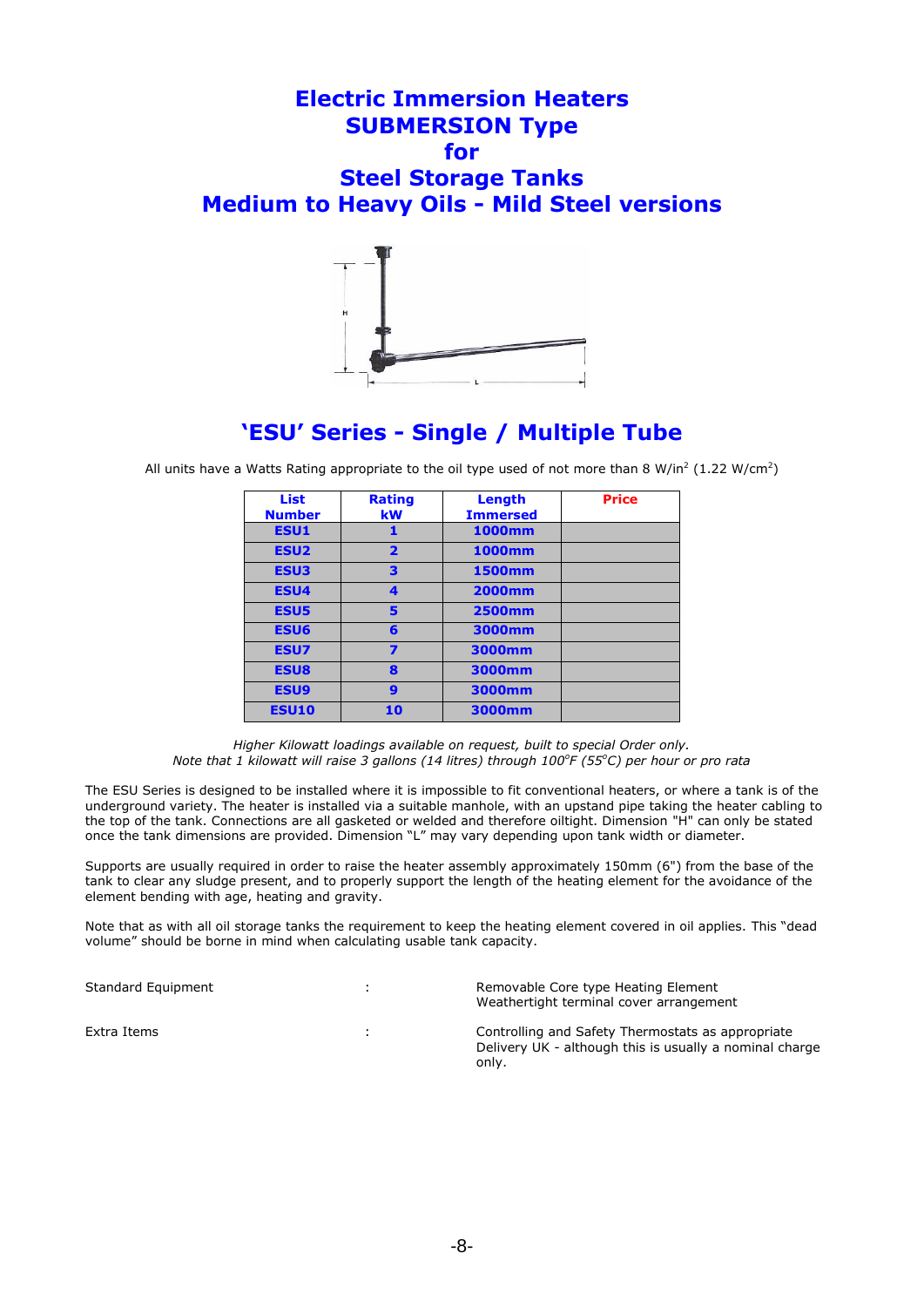## **Thermostats**

We use a wide range of thermostats to suit the various applications we encounter. These are from major suppliers such as Cotherm and Maclaren.

Typical examples :





All have adjustable dials and are available in a range of operation bands. Generally we would supply thermostats to suit the mid-range of the available settings, as this is usually the most accurate and has the lowest hysteresis.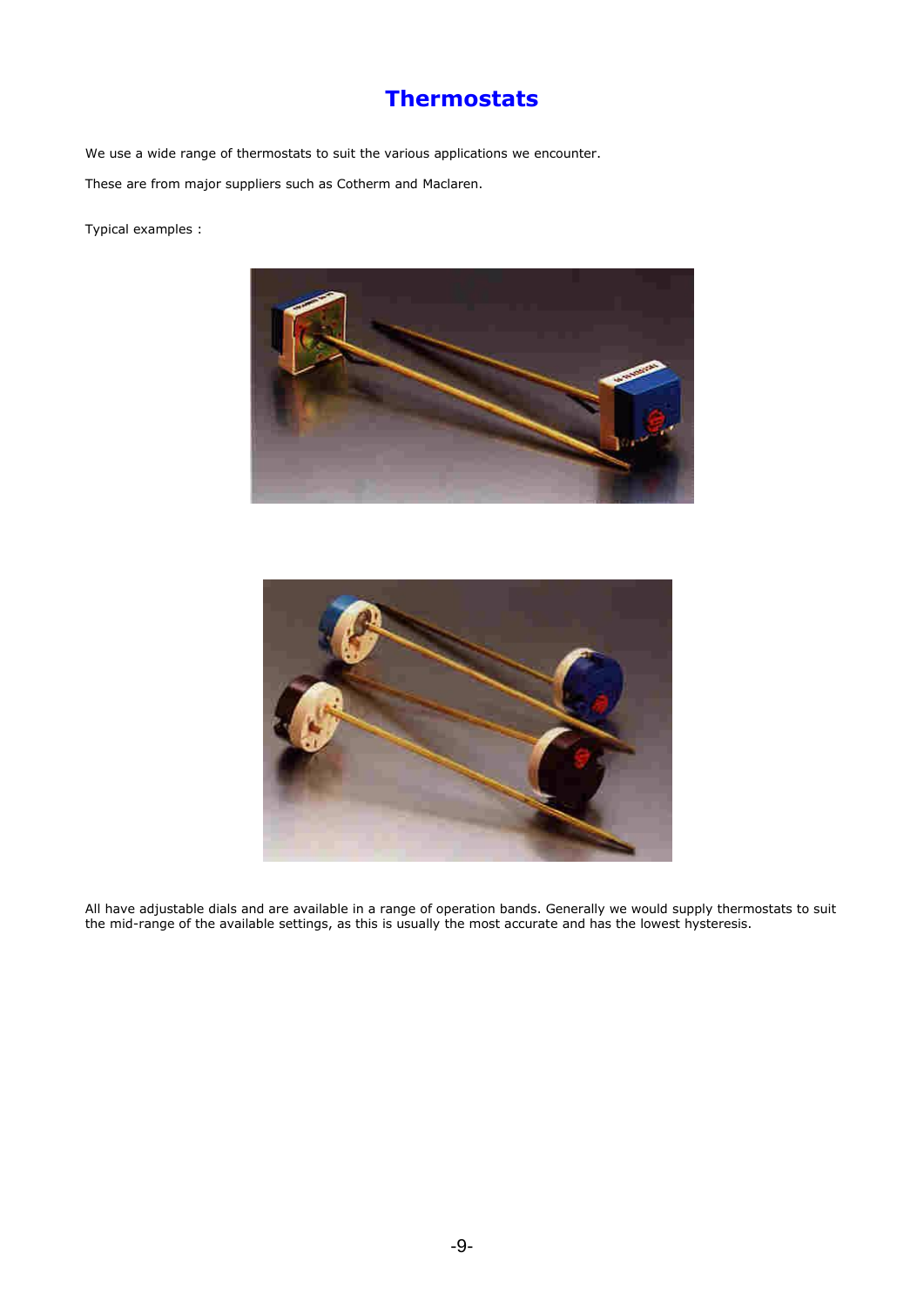### **Information**

All heaters discussed in this catalogue are for HORIZONTAL Installation. If you wish to have a VERTICALLY Installed heater, let us know and we will make one to suit.

It is important to note that there are differences between the two types such that a Vertical unit can be used as Horizontal, but not the other way about. For further information, please telephone us.

It is worth mentioning is that Oil is generally perceived to be capable of great damage if it is abused by overheating, where a water based fluid is not. Due to this false perception we feel that aqueous solutions have not been given proper respect with regard to controls and safety measures, except in exceptional circumstances. Up until recently, for instance, it was not considered practical to include a safety thermostat in a heater specification because since water solutions don't explode, what's the point ?.

However, a lack of explosion or outward physical sign does not necessarily indicate that everything is going well with the fluid or process in question. As an example a solution may be required to maintain a set temperature otherwise it may break down chemically, or go from a colloidal solution to a separated solution.

Recognising the dangers involved, and working closely with our customers on numerous difficult projects we have decided to offer heaters for aqueous solutions only with Control AND Safety thermostats. Such heaters avoid any possible question as to control / safety strategy - a point which has been borne out more than once in recent years.

### **Installation Guidelines**

Upon request we will supply diagrams or sketches appropriate to your particular installation, rather than providing a more general sketch which gives insufficient detail and may only serve to confuse.

- a) The Oil Draw Off from the tank should always be **ABOVE** the level of the heater and thermostat(s) to prevent these becoming uncovered.
- b) Heaters are normally installed at the Oil Draw Off end of the tank unless required to give background heating at the opposite end, or in long tanks, heaters may be fitted at both ends to maintain the contents at a more even temperature than might be the case with heaters only fitted in one end.
- c) With LONG Immersion heaters of the Screw-in type (G & Q types and older versions) it is sometimes difficult to engage the heater in the screwed boss in the tank due to the weight of the overhang, unless the heater is supported from inside the tank. With Flanged heaters (H / SH / Z etc.) the problem is mainly overcome. However, it is important that these are installed in the correct orientation so it's better to support the heater regardless.
- d) In the past we have supplied Screw-in heaters with thermostats incorporated. We no longer supply these as it is impractical to maintain the design, which is now superseded by better and more up to date designs.
- e) Where Thermostats are called for to be integral with the heater we ONLY supply BOTH CONTROL and SAFETY (Manual Hand-Reset) types with the unit. In the case of the 'Z' type the two are accommodated within the heater terminal chamber. For the SH type we supply the Control in the terminal chamber and the Safety as a separate (pocketed and weathertight) item. In the case of the 'H' flanged heater both thermostats are supplied with pockets and weathertight covers, as there is no thermostat fitted on the flange.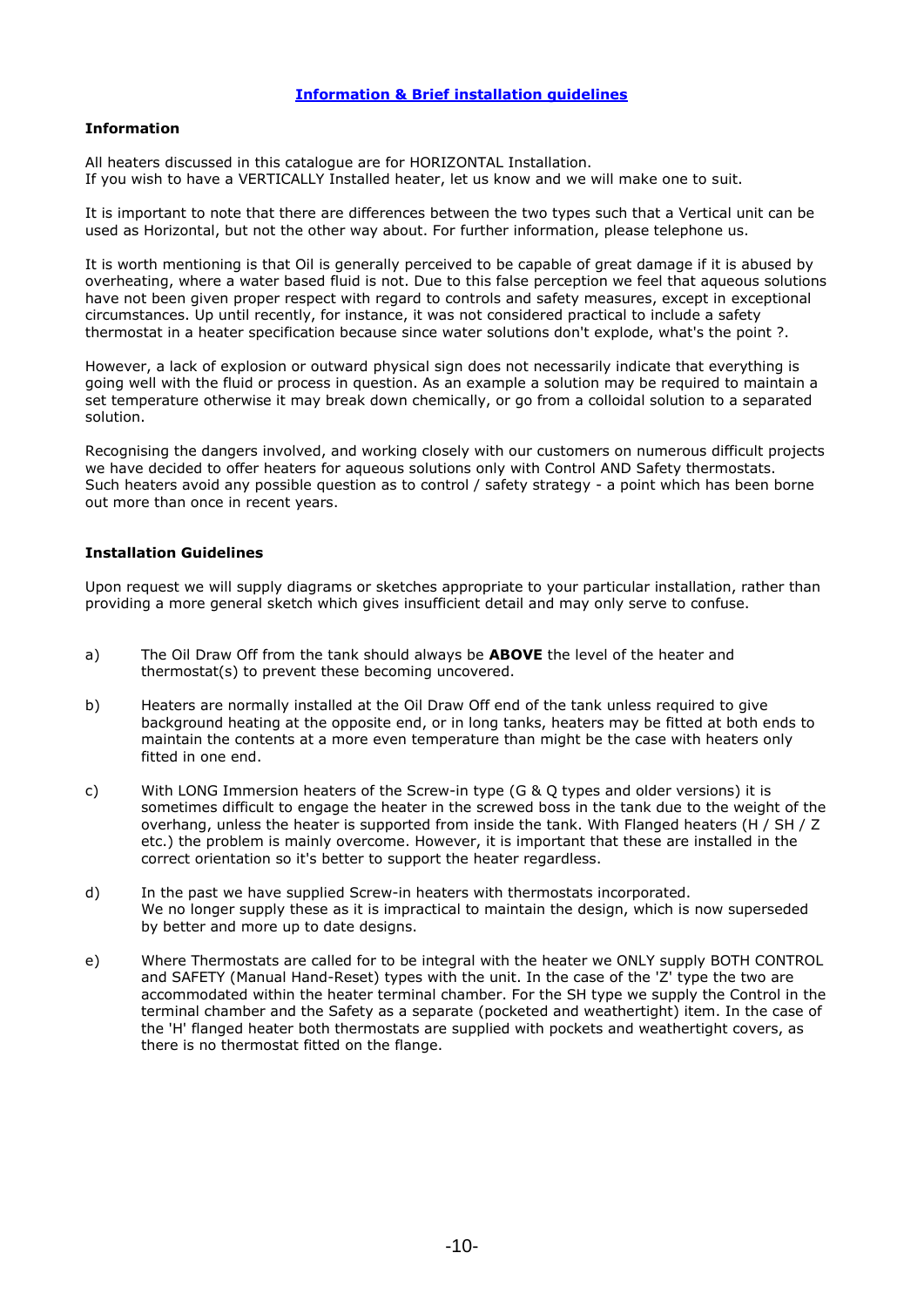### **Installation Instructions for Immersion Heaters**

### **1.0 INSTALLATION**

The immersion heater supplied is only suitable for horizontal mounting. Adequate withdrawal space must be provided, allowing - in the case of electric heaters, element cores and heater sheath or battery to be removed. Withdrawal distance is approximately the length of the heater, since normally there is little room for manipulation at the tank stub.

### **2.0 ELECTRICAL CONNECTIONS**

A cable entry is provided on the terminal box to allow site connection of a suitable supply. Note that 3 phases and 1 neutral cable, plus a 2 - core control circuit must be wired in.

### **3.0a METHOD OF OPERATION - Electrical Heaters**

Heat is transferred to the liquid by means of removable ceramic heating element cores fitted into a sheath or tube. The element and sheath are closely matched to provide a good fit and therefore good heat transfer.

### **3.0b METHOD OF OPERATION - Steam Heaters**

Heat is transferred to the liquid by the condensation of steam on the inner surface of the heater probe / sheath. The condensed liquid along with remaining steam then passes to an outlet.

### **4.0a SETTING OF THERMOSTATS - Electric Heaters**

- **General** Thermostats fitted have adjustable scales covering the temperature range required. Each thermostat is fitted in a pocket which enables replacement without draining down the vessel contents. It should be noted that in most cases the thermostat will sense a higher temperature than the bulk temperature since it will be in close proximity to the convective flow of liquid from the heater element sheath.
- **Control Stat** This will be found generally on the TOP LEFT, as you look inside. The setting can be varied as required.
- **Master Stat** One master, or safety, thermostat is fitted to each heater in compliance with British Standards. This thermostat has a reset button visible and is located generally on the TOP RIGHT. The setting can be varied as required but should be 15-20ºC above the Control setting. If the fluid temperature exceeds this value the thermostat will automatically switch off the entire circuit. It is necessary to manually reset this thermostat after correction of any fault.

### **4.0b SETTING OF THERMOSTATS - Steam Heaters**

**General** A Steam Thermostat is required to regulate the flow of steam, and hence the temperature, of the steam heater. A fine control can be achieved with the added benefit of known maximum surface temperatures equating to the pressure of the steam used. The Steam Thermostat acts on a Control Valve in the Steam Inlet line, and is adjustable within a specified range. As there is an absolute maximum temperature limit there is no requirement for a Safety Thermostat in most cases.

### **5.0 MAINTENANCE**

Maintenance is limited solely to electrical testing of the installation. If the earth insulation and where applicable the phase/phase insulation of the unit is not better than 1 ohm then the element must be removed and further tested. If the unit has been subjected to a period of disuse in a damp environment, gentle drying may correct any poor insulation values.

### **5.1 SPARES ORDERING INFORMATION**

It is essential when ordering spares to quote **all** the details given on the nameplate :

### *SERIAL NUMBER DATE KILOWATT RATING*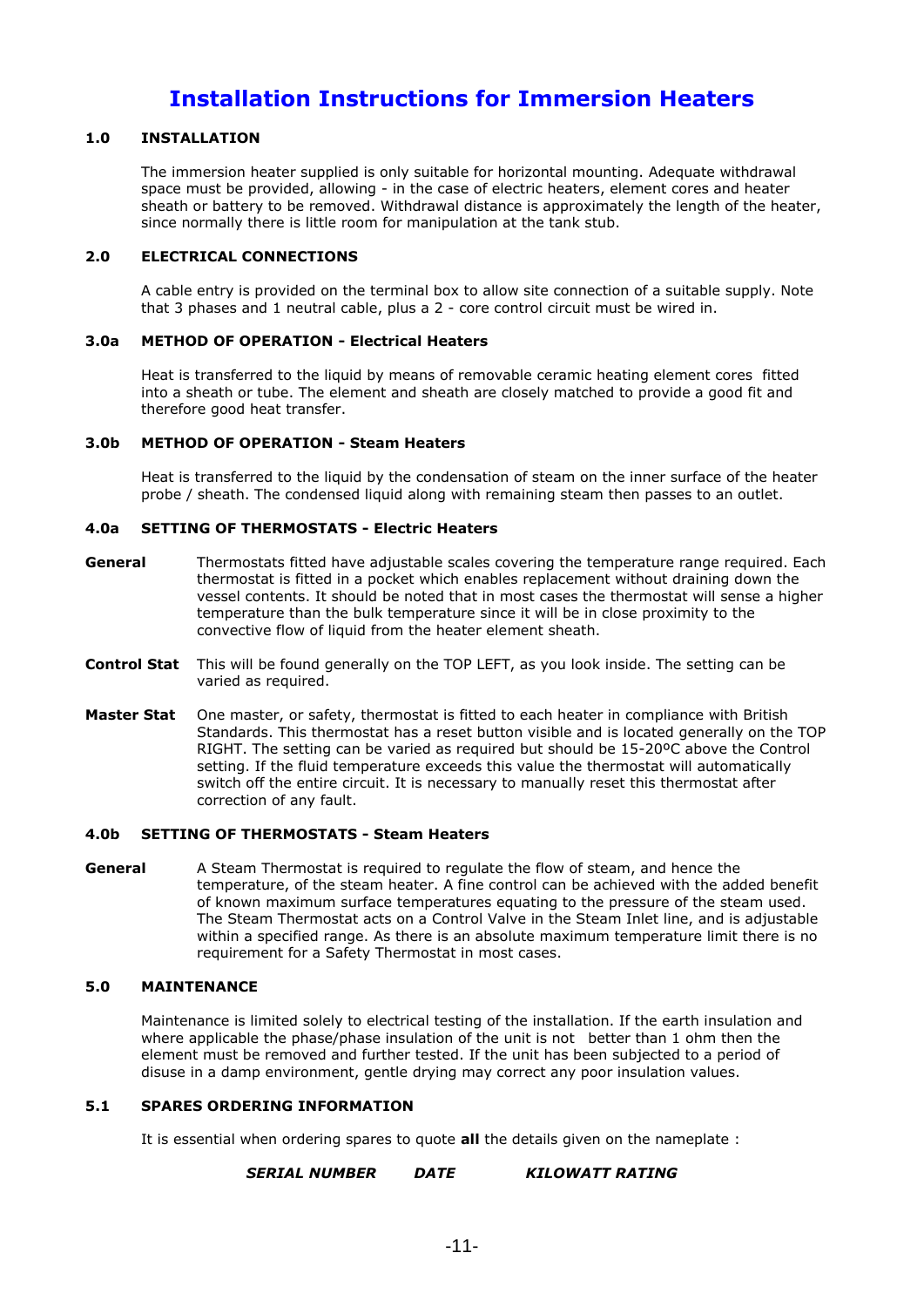### **From BS 799 : Part 5 : 1975**

(Note : This supersedes completely the 1962 edition.)

### **8. Heaters for Oil Storage Tanks**

#### *8.1. General - Heaters may be of the following types.*

- a) The immersion type inserted through the outlet end of the tank.
- b) The submersion type inserted through the top of the tank.
- c) The outflow type, where the heating elements are concentrated around the outlet.

Details of typical tank heater arrangements are shown in Figure 5. (not available)

The means of heating may be electricity, steam or hot water.

#### *8.2. Electric Heaters.*

The electric loading shall not exceed 1.6 W/cm<sup>2</sup> (10 W/in<sup>2</sup>)of element sheath surface. Thermostatic control shall be employed; for outflow heaters a safety cut out shall be provided in addition as specified in Part 4 of this standard. Elements and thermostats shall be of the dry type so that they can be withdrawn without emptying the tank. The element sheath or pocket shall be of sufficient strength to prevent damage to the element and shall be supported as necessary along its length by cradles or other supports. Heaters fitted to tanks placed in the open air shall be provided with weatherproof terminal covers.

### *8.3. Steam and Hot Water Heaters or coils. (Including High Pressure Hot Water Heaters)*

These shall be constructed of seamless steel tube and preferably without joints within the tank. Where such joints are unavoidable they shall be welded.

Heaters shall be designed to allow free expansion and shall be supported as necessary along their length by cradles or other supports.

Steam heaters shall be arranged to drain freely and not be subject to water hammer.

Water heaters shall be so designed that any entrapped air is vented automatically.

The maximum temperature of the heating medium shall not exceed 175ºC (350ºF @150 psi)

#### *8.4. Location.*

All heaters and controlling thermostats shall be so located in relation to the draw-off level that their surfaces shall not become exposed.

### *8.5. Test Conditions.*

All parts of the heater subject to internal pressure shall be tested hydraulically at 1.5 times the maximum working pressure or 7 bar gauge, whichever is the greater.

Electric heaters shall be independently earthed.

The insulation resistance between the elements and the heater, when measured at room temperature with a voltage of not less than 500 v.d.c. shall be not less than 1 megohm.

#### *8.6. Marking.*

The following information shall be permanently and clearly marked on each heater.

Manufacturers name or trademark and identification mark or serial number Test pressure and date of test Maximum working pressure.

On heaters containing electric elements, also : Voltage,Wattage and a diagram of electrical connections where there are more than two terminals exclusive of the earthing terminal.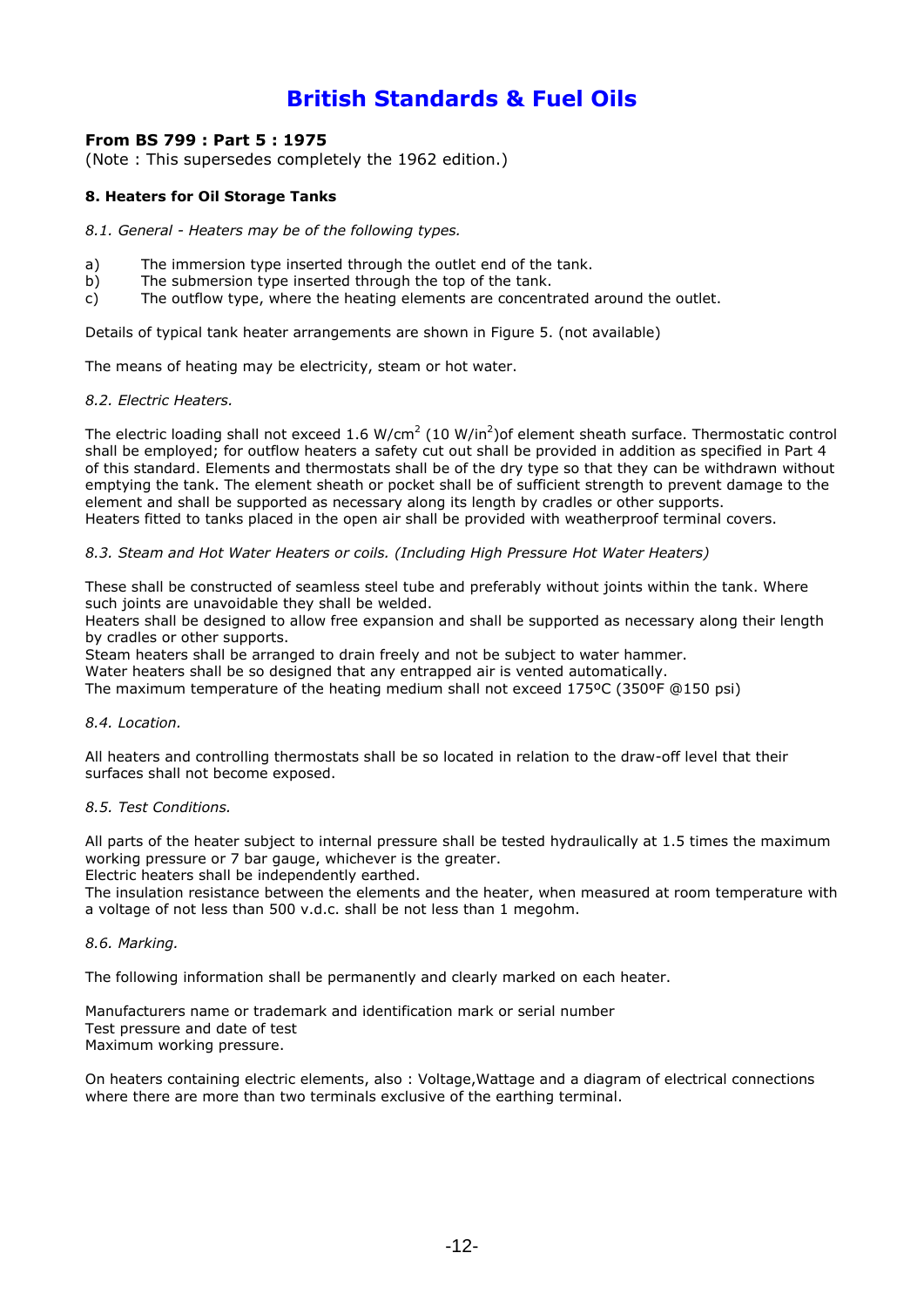### **From BS5410 Pt.3 1976**

*Section three - Selection and application of oil burners*

### *10 - Choice of grade of fuel*

*10.2 - Minimum heat input rate*

The minimum rate at which complete combustion can be achieved increases as the viscosity of the fuel increases.

### *14 - Combustion and safety controls*

### *14.1 - General*

To ensure its safe working, oil burning equipment is fitted with protective devices, described below, which should be in accordance with the requirements of BS799:Parts 3 and 4.

### *14.4 - Failure of electricity supply and voltage variations*

With all systems, including fully automatic systems (see 5.4 of BS799:Pat.4:1972), provision should be made to ensure that, in the event of any electricity supply failure or of excessive voltage drop which will interfere with the safe operation of the plant, the fuel supply will be shut off. (The conditions under which the burner may then restart should receive careful consideration at the design stage.)

### *14.6 - Excess temperature*

In the event that a normal temperature control can fail to function and a process temperature continue to rise, provision should be made for a limiting temperature control, set at a higher temperature, to shut off the burner. The limiting temperature control should be of the hand reset type and if necessary the shut off should be coupled to an alarm.

### *14.8 - High or low temperature change*

In installations using fuels requiring preheating it is most important that the selected temperature remains as constant as possible to avoid changes in the viscosity of the fuel. The preheating device should always be under the control of a suitable thermostat. A further limiting thermostat with manual reset should also be installed to guard against excess oil temperature. A minimum temperature thermostat to prevent the burner starting until the oil is raised to the required temperature is recommended. The position of such a thermostat will probably be part of the burner and be fitted by the manufacturer.

*Section five - Oil handling systems from storage tank to burner*

### *33 - Heated oil fuel systems (classes E,F,G and H)*

### *33.2.2 - Pumped Ring Main*

*33.2.2.1* 

From a storage or service tank oil flows by gravity to a ring main pump. A circulatory system from the ring main pump delivery comprises a flow line up to all sets of burner equipment served and a return line from the last set to the oil tank or pump suction.

A pressure control device is normally fitted on the downstream side of the last burner served to maintain the required supply pressure to all burners under all oil flow rates.

The ring main can incorporate oil heaters to bring the oil supplied to the burners to the required temperature and the system can thus cater for oil supply to the burners at temperatures between oil storage temperature and atomising temperature.

Subcirculating loops can be taken from the ring main to feed oil to the burners and to return excess oil to the return side of the ring main. Burners that do not require to return excess oil to the return line may be connected by short dead-legs to the flow side of the ring main. These dead-legs should be as short as practicable and be trace heated.

### *33.2.2.2.2*

The circulation temperature (hence viscosity) should be selected to suit the temperature required at the entry into the oil burner equipment allowing suitable margins for the operation of the oil heater thermostat control (discussion ref. burners ensues)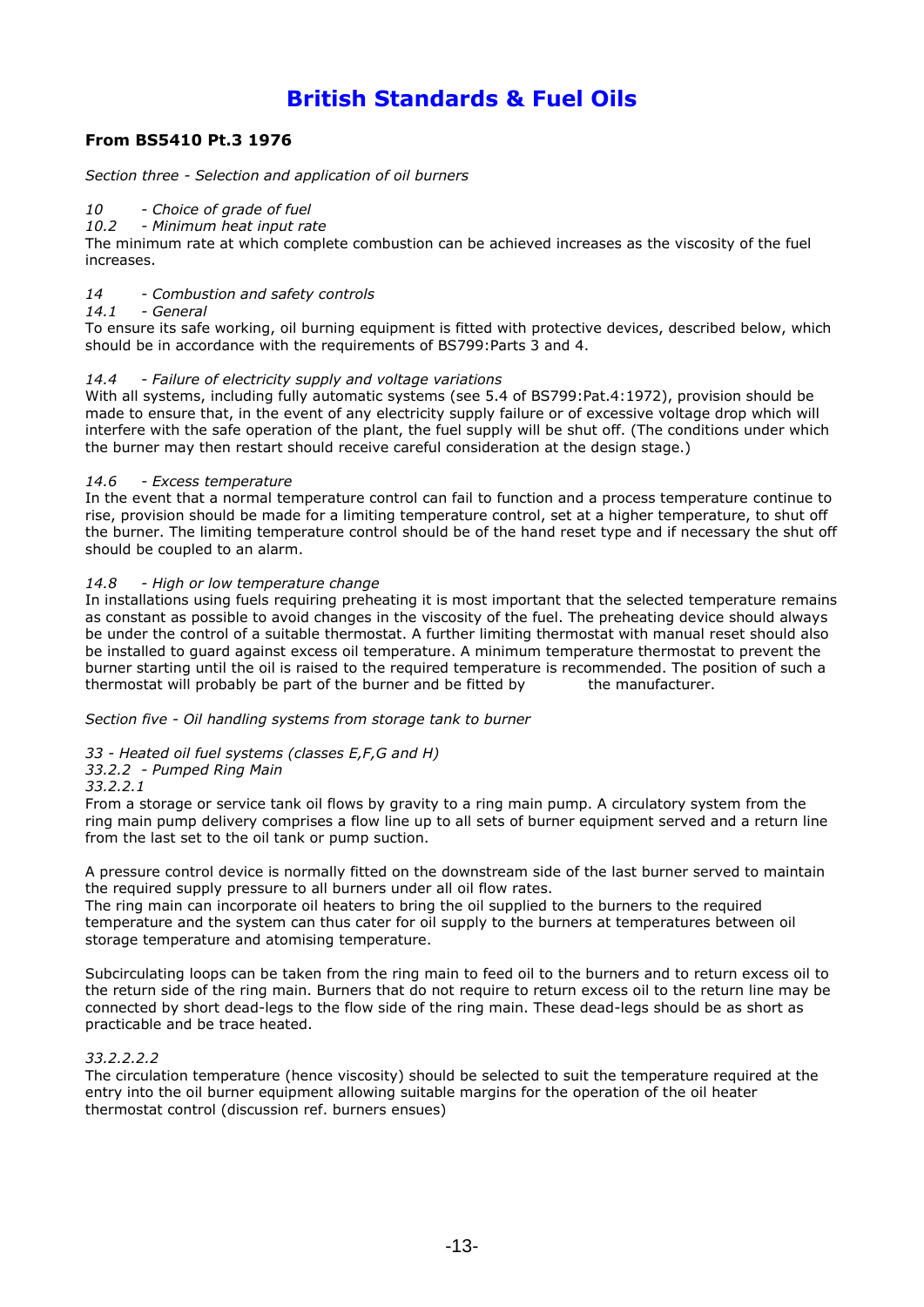### **From BS5410 Pt.3 1976**

### *33.2.2.5*

Where it is evident from the design of the system that a large amount of oil would be liable to be returned to the pump suction and where the storage tank may not provide an adequate head to prevent the formation of vapour pockets at the pump entry, the head of oil should be supplemented by installing an additional pump in the line from the tank to the ring main pump suction. Alternatively the return can be taken back to the tank if the oil temperature is not excessive for this arrangement.

A permanent vent, connected back to the top of the tank, may in some cases be fitted in the return line to release any air and vapour pockets.

### *33.2.3*

For oil ring main installations the requirements of BS799:parts 2 to 5 in respect of materials and components will apply and in addition the following recommendations are made.

(i) All components such as pumps, heaters, oil meters and filters should be provided with isolating valves and union or flanged connections to facilitate removal for maintenance.

(k) Relief valves should be fitted in all positions where a rise in pressure may occur due to a rise in temperature of oil enclosed within heaters etc., or traced pipelines fitted with manually operated valves.

(p) Oil line heaters may employ steam, water, thermal oil, electricity or combinations thereof as heating media, or for large installations may be specially designed and gas fired or oil fired.

For start up purposes consideration should be given to the provision of electric heating facilities.

Generally, condensate from oil heating coils or heaters should be run to waste and not returned to the boiler or feed water system. For installations using a large amount of oil condensate, recovery may be required (See clause 28)

Care should be taken to ensure that any oil contamination is trapped and that any coil failure will not result in discharge of oil to any drainage system or waterways. If the heating medium is steam at medium pressure which is less than the oil pressure in the heater it is desirable to fit a non-return valve in the steam supply line in order to prevent oil being forced into the line in the event of a heater failure.

Where medium or high pressure hot water is used as the primary oil heating medium, an intermediate water/steam or water/water heat exchanger system should be used so that the oil heating coils or heaters are fed with low pressure steam or hot water to eliminate any danger of oil entering the circulating mains boiler system in the event of accidental leakage.

The oil heaters should be selected to allow for the maximum permitted pressure drop based on the oil circulation rate (not on the oil burning rate). The heater manufacturer should be advised of the oil circulation rate, the maximum oil burning rate, the maximum pressure drop and the oil temperature rise required.

Heaters should be thermostatically controlled to maintain the oil fuel at the desired temperature with the minimum practicable temperature difference and be fitted with pressure relief valve(s) and thermometer(s).

### *59 - Control of oil heating (see also clause 12)*

Storage tank immersion and outflow heaters and line heaters should be provided with operating thermostats and manual reset thermostats. Pipe line trace heating should be separately controlled by surface thermostats for the different temperature requirements of suction lines and ring mains. Where several heaters are used, indicating pilot lights should be fitted to show which heaters are operating. Where very accurate temperature control is required, an external close temperature differential control thermostat should be fitted in the heater outlet piping. Where heaters may be subject to vibration from external sources built-in thermostats should be replaced by remote bulb types.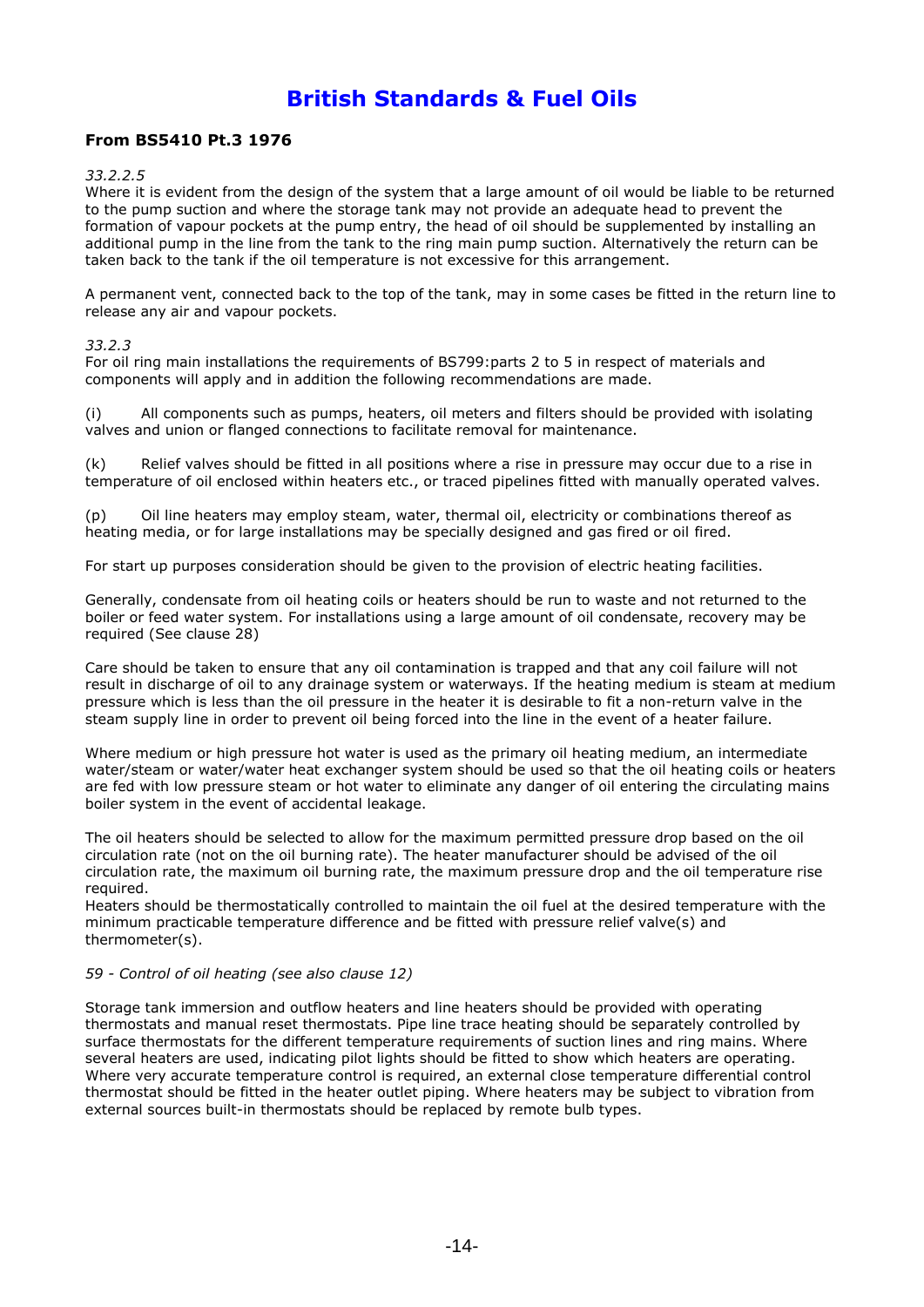### **From BS5410 Pt.3 1976**

### *65 - Suppliers' and / or installers' responsibilities*

Suppliers and/or installers should offer routine maintenance contracts and emergency service. The maintenance instructions should be provided by the suppliers and/or the installers. The instruction should include details of the required frequency of servicing and information on the individual components of the equipment where applicable. They should also include flow diagrams, wiring diagrams and other relevant data.